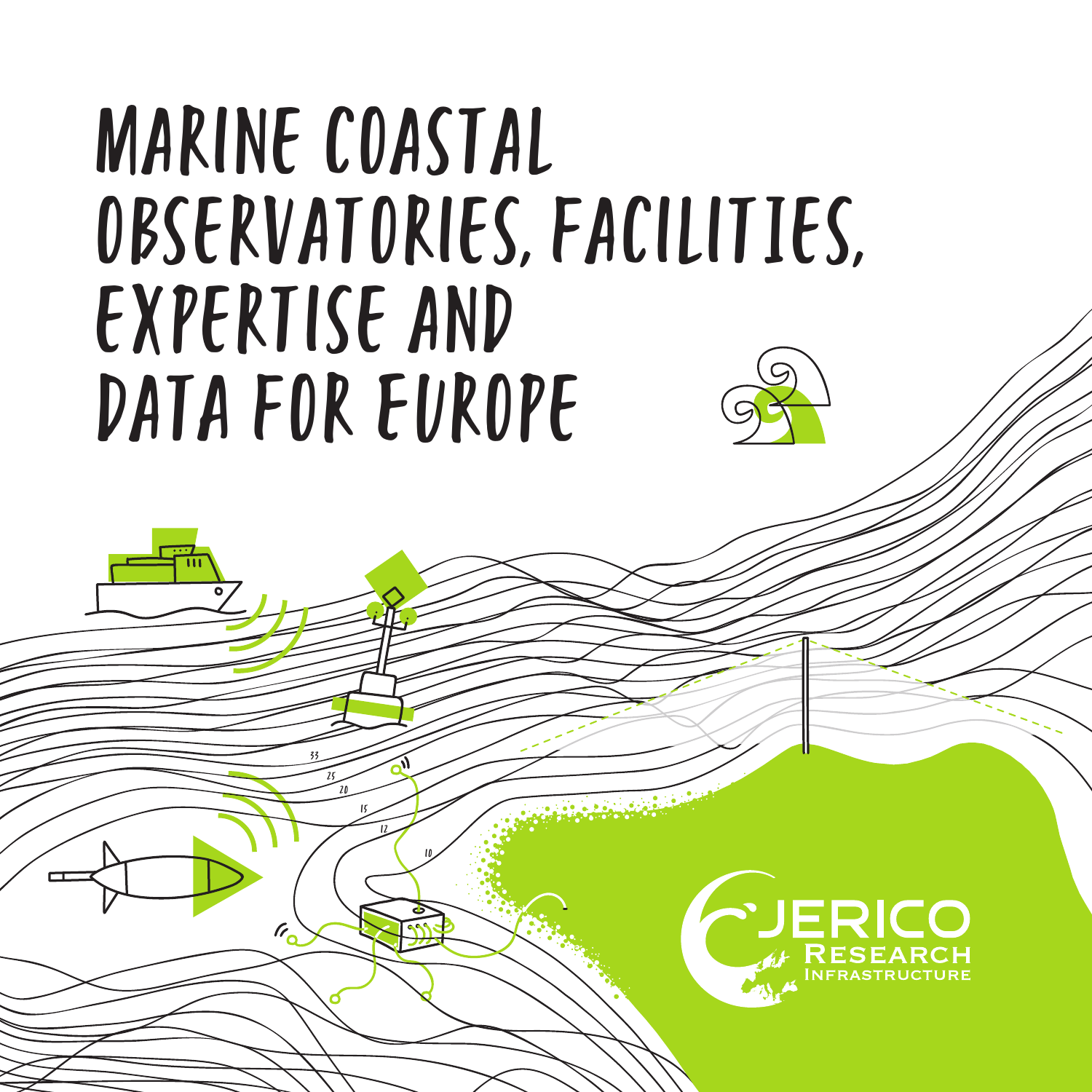This project has received funding from the European Commission's Horizon 2020 Research and Innovation programme under grant agreement No 654410. Project coordinator: IFREMER, France.







BIOLOGY (Benthic/Pelagic)

PHYSICS (Hydrodynamics

# WHY JERICO-RI\*? OUR MISSION

Strengthening a European network of coastal observatories and providing a sound operational service for the delivery of high quality environmental (physical, biogeochemical and biological) data and information products related to the marine environment in European coastal seas.

hese are the key words that have been guiding the development hese are the key wo<br>that have been guid<br>the development<br>of the JERICO Research Infrastructure for almost 10 years. Discover in this booklet the how, the why, the who and the what: embark with us on the JERICO ship to share our vision, values and goals.



#### The mission of the Jerico-ri

To provide a powerful and structured EU Research Infrastructure dedicated to observe and monitor the marine coastal domain to:

- Access **solutions** and facilities as **services** for researchers and users of the coastal marine domain.
- Create **product** prototypes for EU marine core services and **users** of the coastal domain.
- Support **excellence** in marine coastal **research**.



#### The values of the JERICO-RI

A strong joint effort at EU level to **harmonise observations**, from the sensors to the provision of **high quality data.** The JERICO Research

Infrastructure projects are investing in:

- Scientifically sound simultaneous **observations** of physical, chemical and biological parameters.
- **Innovation** in key areas of biogeochemical observing technologies.
- Synergy and **collaboration** to enhance efficiency and power of the coastal community.

Biogeo-chemistry

#### \*Joint European Research Infrastructure of Coastal Observatories

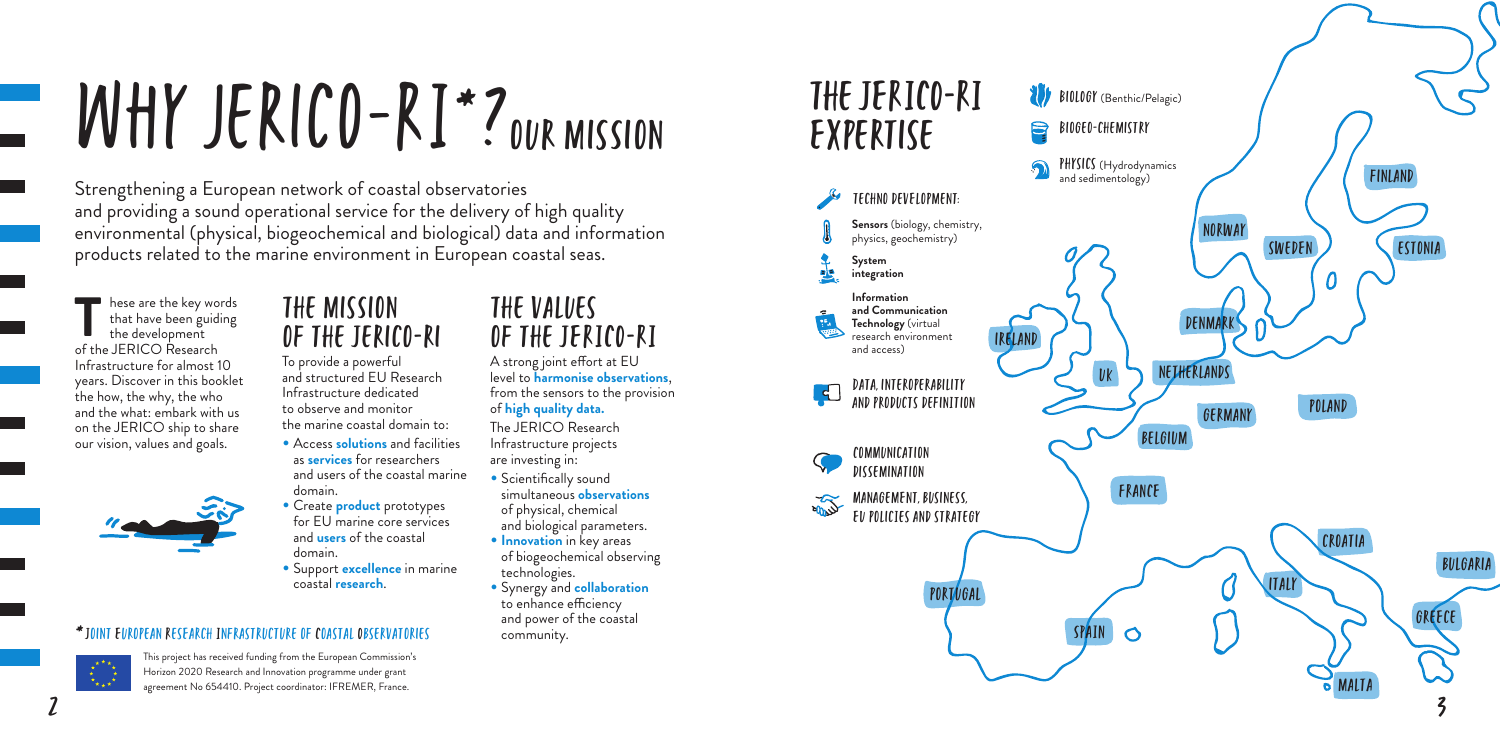# WHAT? JOINT OBSERVATION



#### Pelagic Biodiversity: phytoplankton, Harmful Algal Bloom and eutrophication

Microalgae or phytoplankton can proliferate and accumulate rapidly, in response to environmental changes. They are a good indicator of the quality of the coastal environment: some of them can be toxic for marine life and man. This activity assesses algal blooms in different trophic conditions, at different time scales.

#### Hydrography and transport

Applied to floating matter distribution (marine litters, phytoplankton…). It provides information about hydrodynamics and derived transport to infer the spatial distribution of not-desirable material and living organisms.



To monitor changes in macrobenthic biodiversity. Assessing potential environmental controls<br>and functional consequences.

#### Coastal carbon fluxes: budget, variability and anthropogenic effect

#### at different time scales. The mand functional consequences.<br> **CHEMICAL** and functional consequences. contaminants and biological responses

To assess the role and responses of the European coastal ocean and marginal seas in the global Carbon cycle, to provide recommendations for a European integrated to monitoring.





Operational oceanography and forecasting

Shows how observations support operational oceanography in response to societal questions and policy requirements. It assesses regional operational models implemented in the coastal ocean, leading to recommendations for European coastal forecasting system improvements both in terms of models and observations.

#### Benthic Biodiversity and habitats

To demonstrate the capacity for monitoring trace levels of hydrophobic substances such as organochlorine pesticides, PAHs and PCBs, and their impact on biological responses using dedicated biosensors.





**let go !**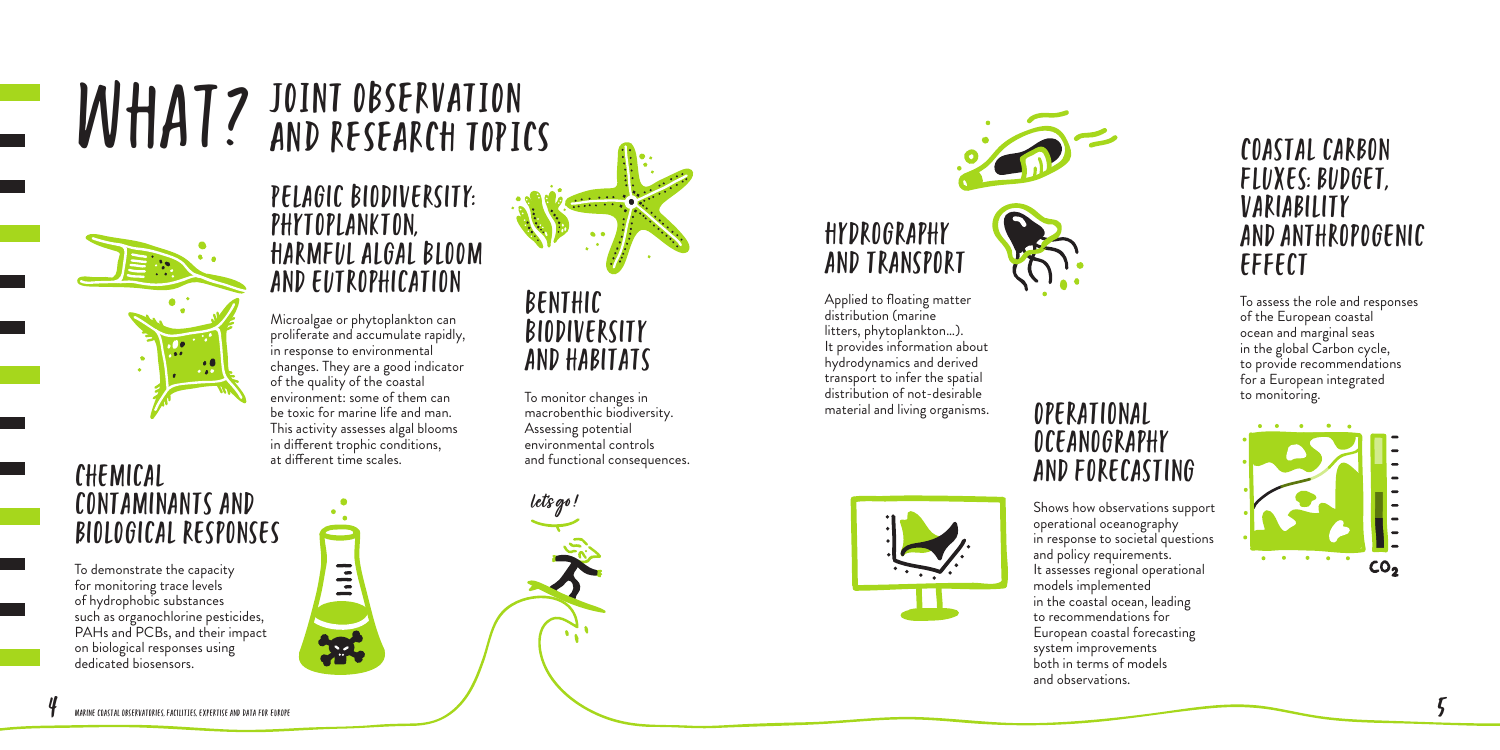**Hi ! Come on**

# HOW? OBSERVATION

### Ferryboxes

**Automated instrument packages** mounted on **'ships of opportunity',** for example on ocean liners **cargo** ships, **ferries or research vessels**. These devices can also be carried by private boats, and yachts that volunteer to participate in collecting measurements.

> $\bullet$  $\ddot{\mathbf{r}}$

> > 10

.<br>1  $\bullet$  $\bullet$ 

 $1<sup>0</sup>$ 

#### Bottom based Observatories

 $\mathscr{L}$ 

**Anchored** monitoring stations located **underwater** and on the **seabed**. These stations can be connected to the **seashore** by a **cable** enabling a continuous high rate data transmission in real time and a high power supply.

### Fixed platforms

**Anchored** monitoring stations located on the **sea-surface**. They host different types of sensors to measure water parameters, marine life indicators and contaminants concentrations. Data transmission is performed in **real time**.

# $\lambda$

&

&

 $\Omega$ o

 $\bullet\bullet\bullet\bullet$ 

 $\bullet$   $\bullet$ 

 $\overline{\mathbf{M}}$ 

### HF Radars

Used for **remotely** measuring ocean **currents**, **waves** and **sea states from shore**. They have the ability to sample **coastal areas** and provide maps of the ocean surface velocities over **hundreds of square km's** simultaneously.

 $\boldsymbol{\mathcal{L}}$ 

#### Gliders

 $\leftarrow$ 

Small autonomous **underwater vehicles** that can be pre-programmed and/or remotely piloted. Gliders collect data in the **water column** such as the temperature, the density, the salinity, the depth, the turbidity, the oxygen and the chlorophyll contents.

#### Coastal Profilers

Perform periodic **hydrology and biochemistry profiling** measurements and helping to estimate **underwater currents**. Periodically, they return to the surface to transmit their data and position via satellite.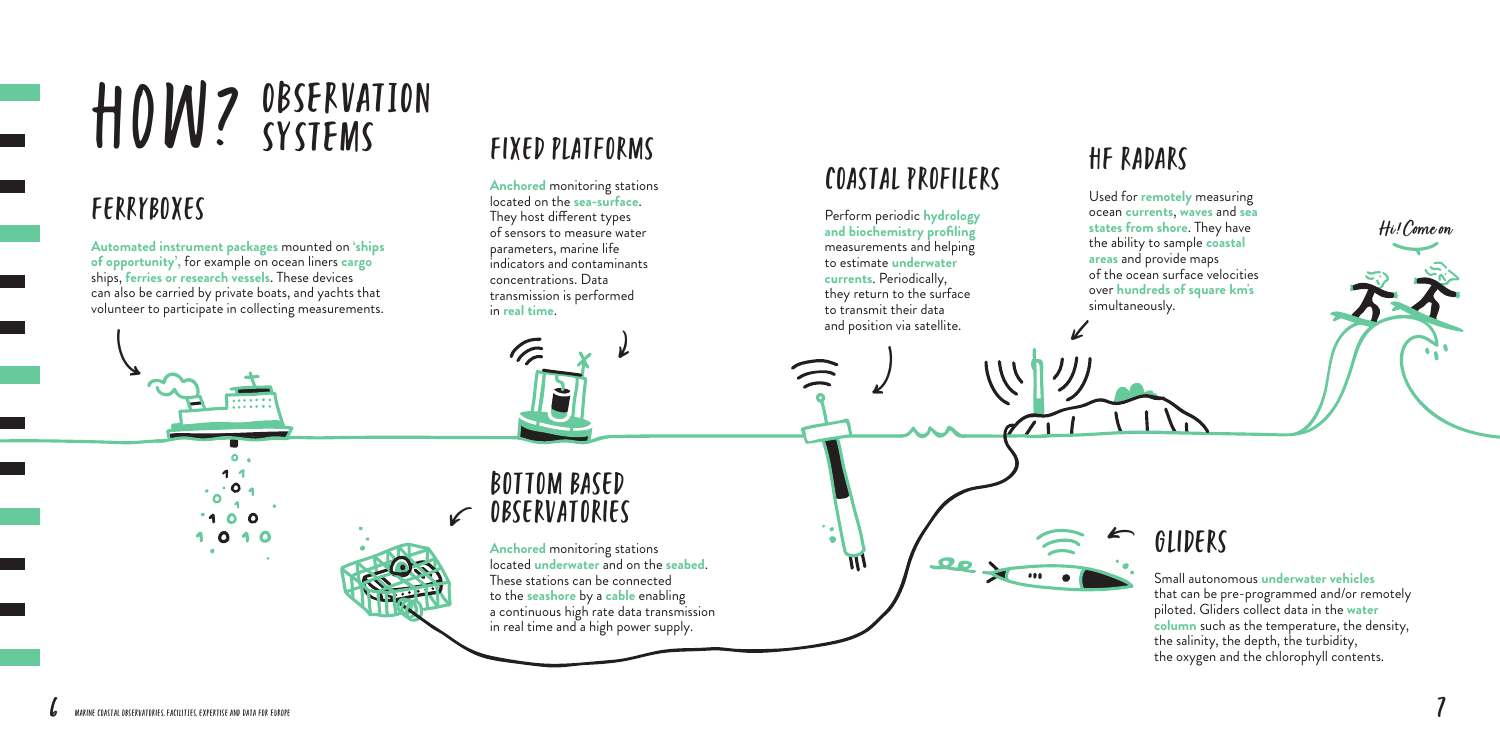

### Identified Objectives

Support researchers from **academy** and **industry** to **mature** coastal scientific knowledge and technologies. Support researchers from<br> **academy** and **industry**<br>
to **mature** coastal scientific<br> **1 3** Build long-term<br> **1 3** Build long-term

Assure **integration** with **Virtual Access and services**.

Build long-term **collaborations** between end-users and JERICO Research Infrastructure. **2**

Promote **innovation** and the **transfer of know-how** in the coastal marine sector that offers rich promise for the future. **4**

# HOW? PROVIDING ACCES

#### Trans-National Access (TNA)

A **service** dedicated to promote and provide **access, free of charge**, to a selection of facilities (observation platforms, calibration laboratories, ...) of the JERICO Research Infrastructure **beyond national boundaries**.





### Virtual access (VA)

#### To provide **free access** to the **data and associated services**

from the six *in situ* observation systems to any private or public user groups. It also promotes the improvement of existing services and the development of new ones.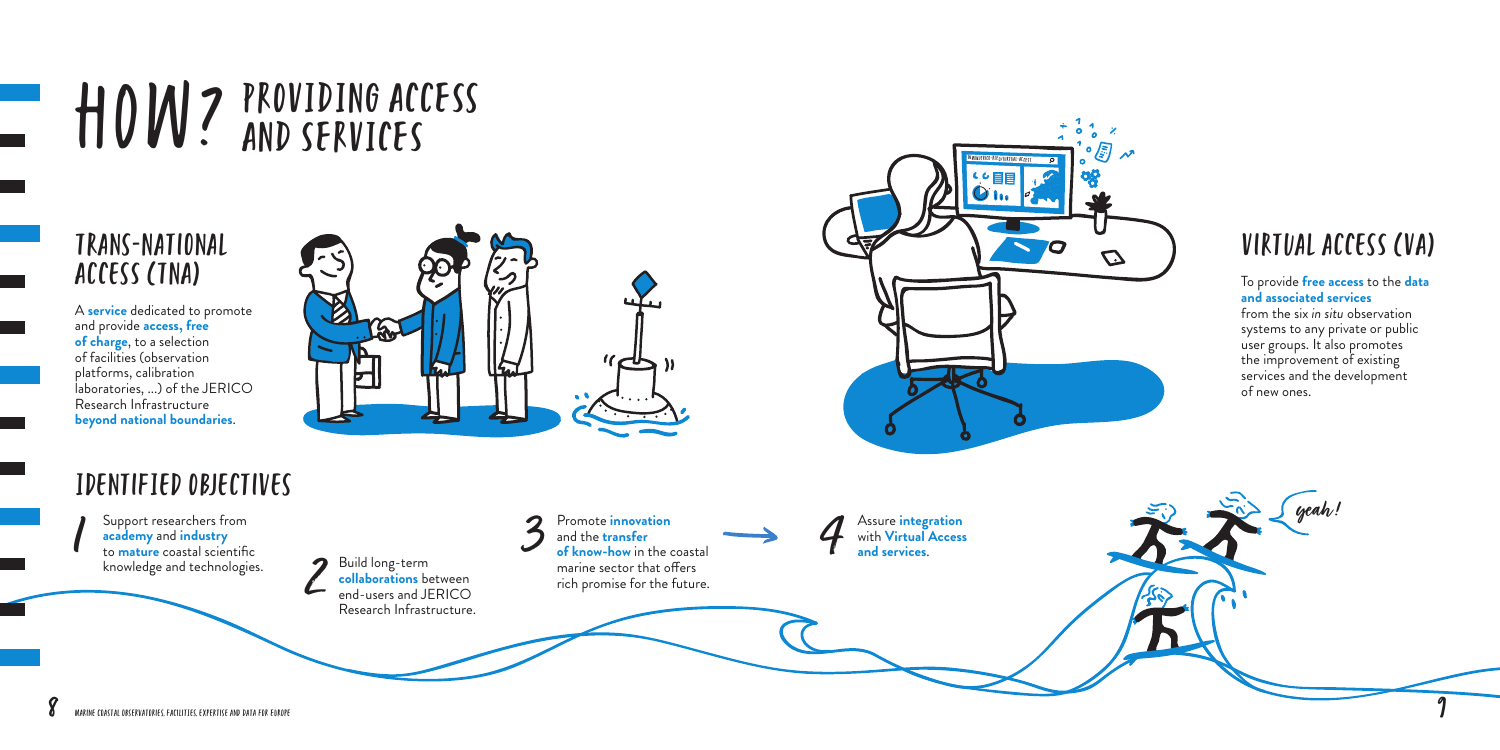**together !**

A distributed JERICO Research Infrastructure:

These regional sites will be the JERICO Research Infrastructure nodes where future engagements for coastal observing at the national level will be fostered.

- Works across multiple regional sites that include most of European shelf and coastal seas.
- •Involves key partners recognised for their complementary expertise and observing capabilities.

## FOR ENVIRONMENT Agencies









- National and EU Regulations (MSFD, WFD, …)
- Regional commissions (OSPAR, HELCOM, ICES, …)
- Other policy makers
- (monitoring programs) &
- MARINE RESEARCH
- &  $\mathbf{C}$  $\begin{matrix} \downarrow \\ \downarrow \end{matrix}$  $\mathbf{C}$  $\bf G$ Service Providers
	- SMEs providing intermediate products and services

#### Other ocean related infrastructures for data, and services • EMODnet

• Copernicus • EuroGOOS

...

11